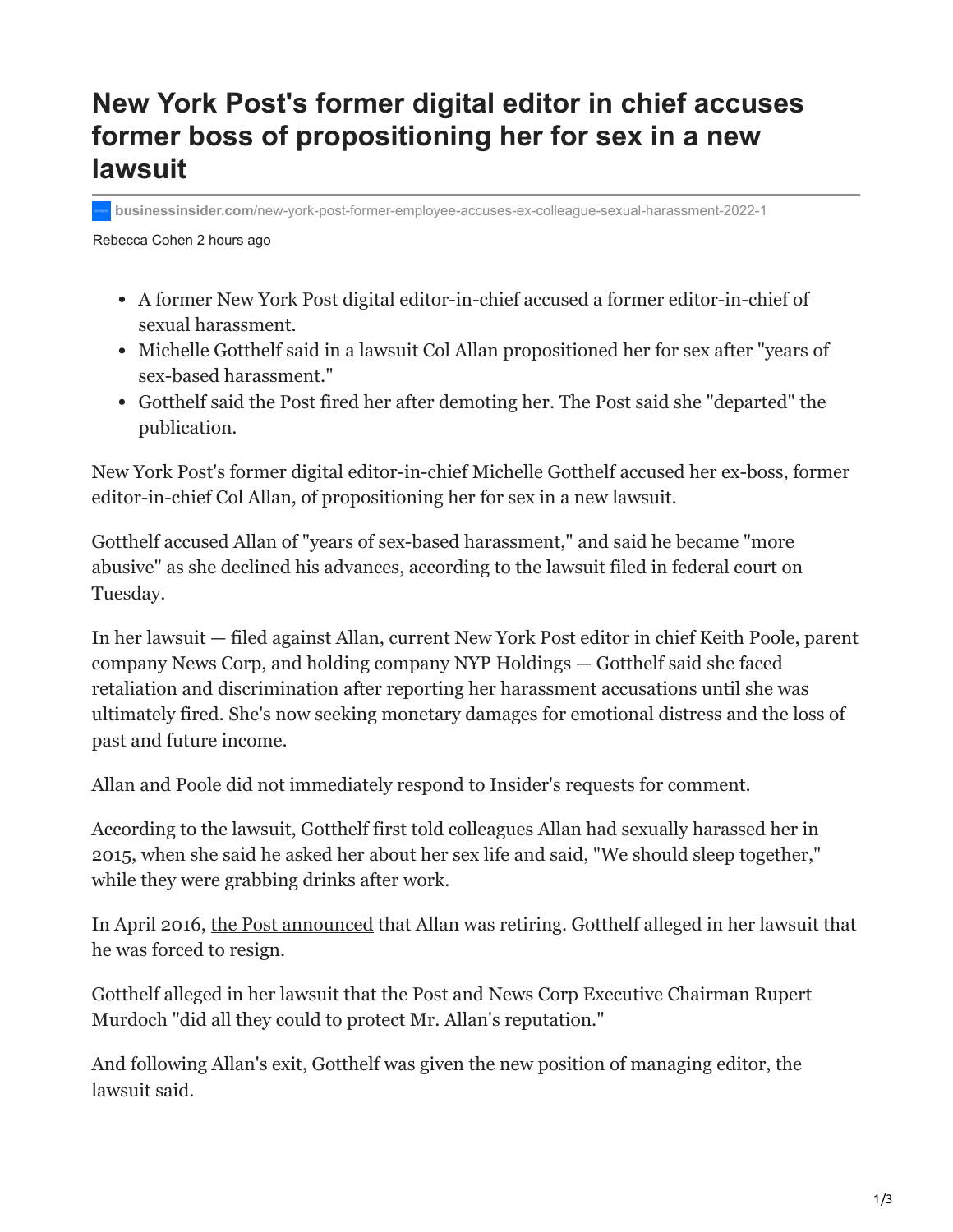"While Mr. Allan 'retired' and was given a rousing send off, Ms. Gotthelf's responsibilities and authority were steadily eroded, often in favor of substantially less qualified men," Gotthelf's lawsuit said. "Ms. Gotthelf's complaints about retaliation and discrimination were largely met with indifference and, in one instance, she was told to 'stop complaining.'"

Gotthelf said the harassment continued despite Allan no longer being employed. After Allan left the company, Gotthelf said he called and told her that he loved her, according to the lawsuit. Gotthelf said she told the Post about this incident, but according to the lawsuit, the company shrugged it off as "just Col being Col. He hasn't changed."

Allan returned to the Post in 2019, [NBC News reported at the time.](https://www.nbcnews.com/business/business-news/fiery-editor-trump-golfing-buddy-back-new-york-post-n962996) Gotthelf said in her lawsuit that they ended up working closely together despite management promising that they wouldn't.

In her lawsuit, Gotthelf said Allan had the power to make decisions on stories she published, including one instance in 2019 when she said he told her to "get rid of" a story detailing E. Jean Carroll accusing then-President Donald Trump of sexual assault in the 1990s.

[Poole joined the Post in 2021](https://nypost.com/2021/01/06/keith-poole-to-take-the-helm-at-the-new-york-post-group/) as the editor-in-chief for the New York Post Group. Gotthelf said in the lawsuit that she was demoted at this time and started reporting to Poole.

According to the lawsuit, Gotthelf told Poole about the sexual harassment accusations in November 2021 after he asked what happened between her and Allan.

The Post announced Gotthelf "departed" the paper on January 12, and officially announced her exit to employees via email on Tuesday morning, according to the staff email seen by Insider.

Sources told Insider that Post staffers got wind of Gotthelf's exit last week, though no official announcement had been made at the time.

"Any suggestion of wrongdoing related to the management changes announced today is meritless," a New York Post and News Corp spokesperson said in a statement to Insider. The company didn't comment on Gotthelf's lawsuit.

Gotthelf said in a statement about her lawsuit: "For more than two decades, I took great pride in my work shaping coverage at one of the most widely read news organizations in the country. While I never intended to become the news, the truth of what happened to me deserves to be heard. I will miss my colleagues dearly and hope that by speaking out there can be positive change for other women at the Post."

Gotthelf's lawyer, Douglas H. Wigdor, said in a statement: "The New York Post's unlawful treatment of its top female editor after twenty-plus years of service is nothing short of appalling. Moreover, the Post's decision to rehire Col Allan after he sexually propositioned